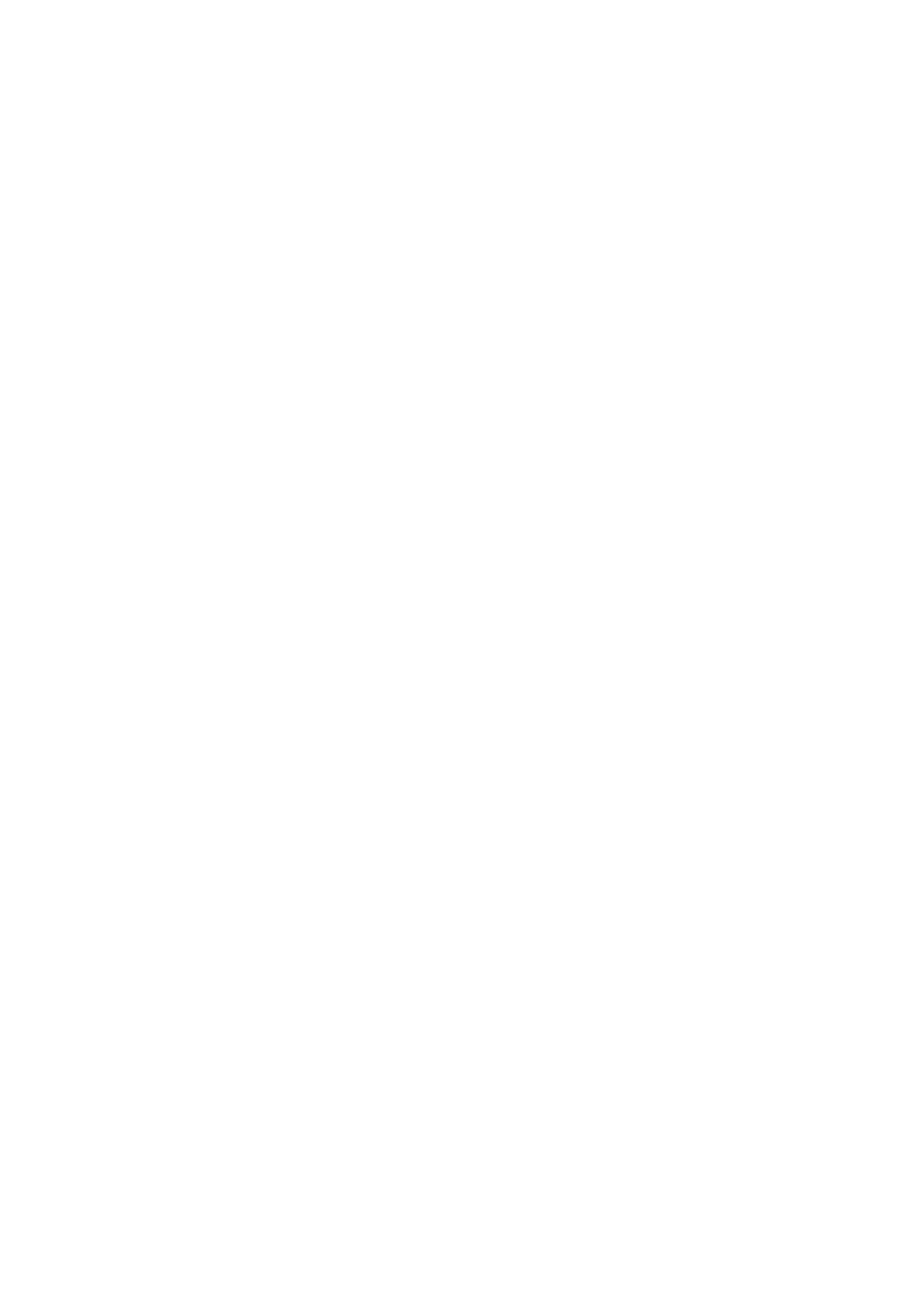# **Inspecting primary school PE and school sport: new funding**

## Background

- 1. In April 2013, the Government announced new funding of £150 million for physical education (PE) and sport. This funding should be used to improve the quality and breadth of PE and sport provision.
- 2. Funding will be allocated to all maintained and state-funded schools with primary phase pupils, including: primary, middle, special and non-maintained special schools, academies and pupil referral units from 1 September 2013. A typical primary school will receive about £9,250 annually in the academic years 2013/14 and 2014/15.
- 3. Schools are free to determine how best to use this funding to improve the quality and breadth of PE and sport provision, including increasing participation in PE and sport so that all pupils develop healthy lifestyles and reach the performance levels they are capable of. Examples of how this funding might be spent are set out in annex A.

#### **Section 5 inspections of maintained schools and academies with primaryaged pupils**

- 4. From 1 September 2013, inspectors will assess and report on how effectively this new funding is being used to improve PE and sport provision when making the judgement on the quality of the school's leadership and management.
- 5. Inspectors will use evidence gained from meetings with school leaders, including governors to assess the impact of additional funding on improving the quality and breadth of PE and sport provision. Inspectors may also use evidence from observations of lessons and/or extra-curricular sports clubs, and discussions with pupils. Inspectors may also review the details of a school's PE and sport provision on their school website prior to an inspection.
- 6. The School inspection handbook<sup>1</sup> and Subsidiary guidance<sup>[2](#page-2-1)</sup> have been updated to include these changes.
- 7. Evidence gained from section 5 inspections from September 2013 will be collated and published on the Ofsted website. Ofsted will also survey selected schools and report in early autumn on the impact of the additional funding.

<span id="page-2-1"></span><span id="page-2-0"></span><sup>&</sup>lt;sup>1</sup> School inspection handbook, Ofsted, 2013; [www.ofsted.gov.uk/resources/120101.](http://www.ofsted.gov.uk/resources/120101)<br><sup>2</sup> Subsidiary guidance supporting the inspection of maintained schools and academies, Ofsted, 2013; [www.ofsted.gov.uk/resources/110166](http://www.ofsted.gov.uk/resources/110166)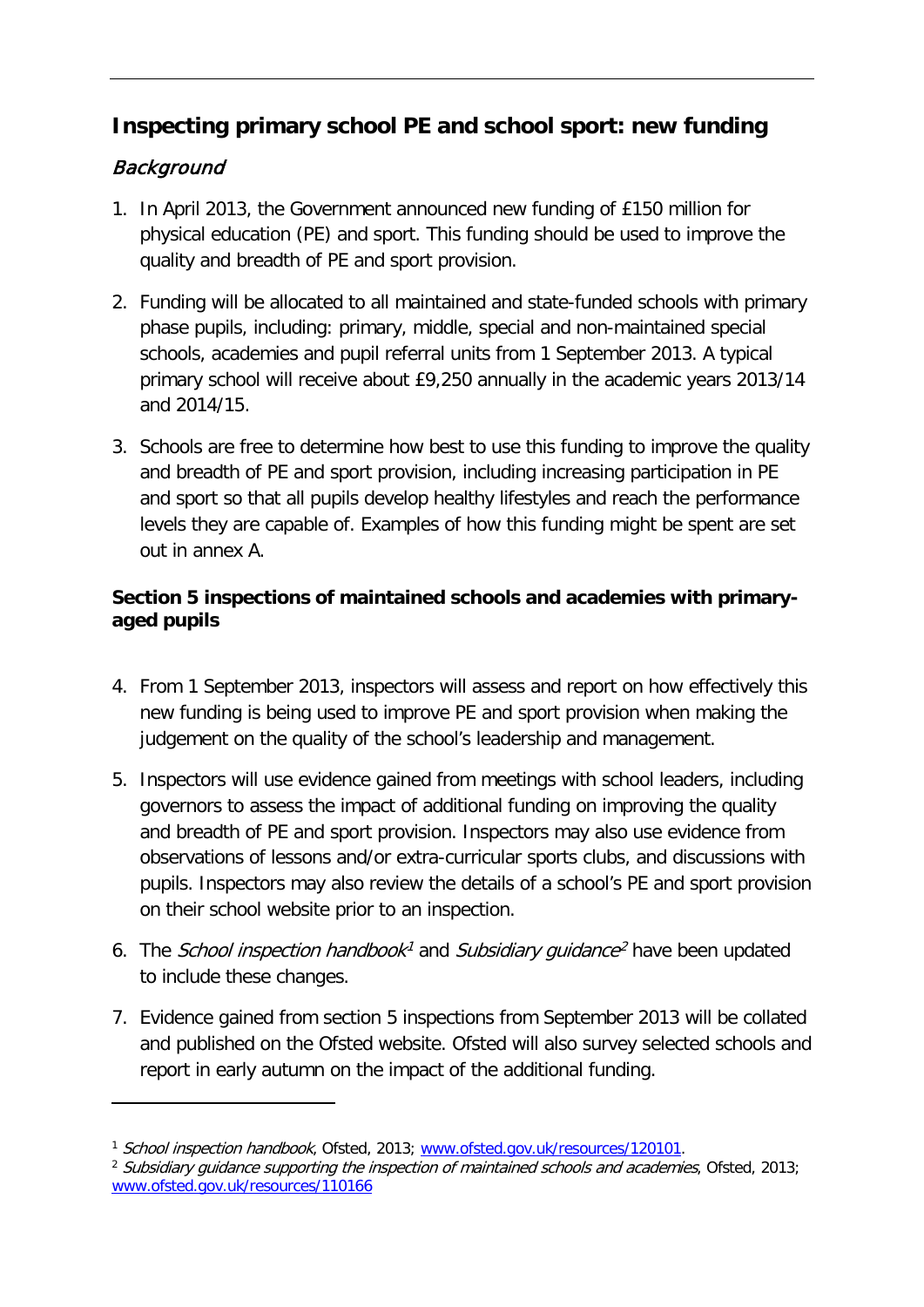#### **Further guidance**

- 8. Ofsted's most recent physical education survey, Beyond 2012 outstanding physical education for all<sup>[3](#page-3-0)</sup>, identified a number of common weaknesses and set out a series of recommendations for the improvement of PE in primary schools.
- 9. Further guidance for schools, including case studies of good practice is available on the Department for Education website<sup>4</sup>.

-

<span id="page-3-0"></span><sup>&</sup>lt;sup>3</sup> Beyond 2012 – outstanding physical education for all, Ofsted, 2013; [www.ofsted.gov.uk/resources/120367](http://www.ofsted.gov.uk/resources/120367)

<span id="page-3-1"></span>[<sup>4</sup>http://www.education.gov.uk/schools/adminandfinance/financialmanagement/primary/a00226267/ef](http://www.education.gov.uk/schools/adminandfinance/financialmanagement/primary/a00226267/effective-provision-of-pe-and-sport) [fective-provision-of-pe-and-sport](http://www.education.gov.uk/schools/adminandfinance/financialmanagement/primary/a00226267/effective-provision-of-pe-and-sport)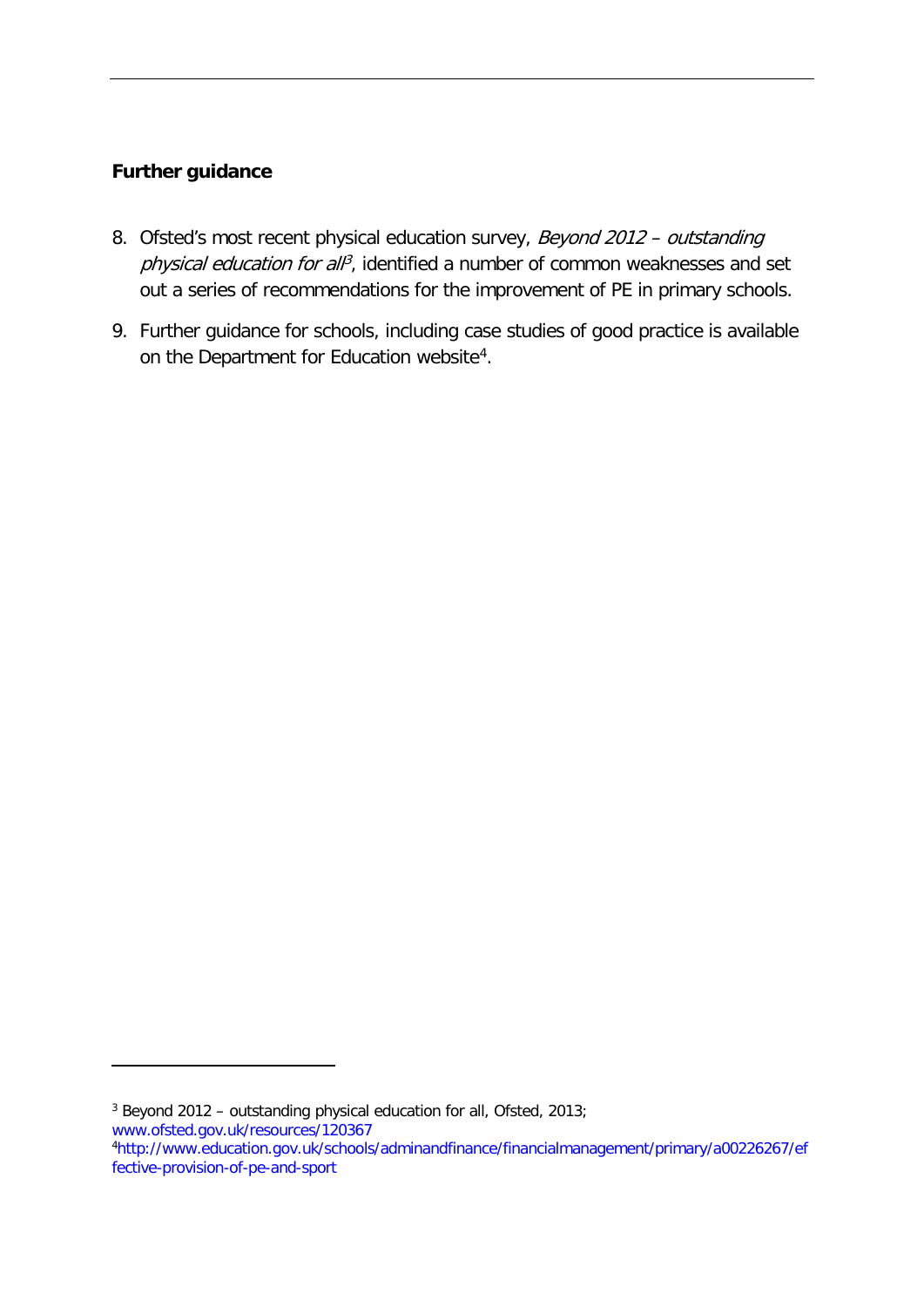

## **Annex A: examples of effective use of PE and sport finding**

It is up to schools to determine how best to use this additional funding. Some examples of how schools are intending to use this funding include:

- paying the most effective teachers an enhanced allowance to lead improvements in PE and school sport and provide staff training on how to teach PE well
- employing specialist PE teachers or qualified coaches to work alongside teachers in lessons to increase their subject knowledge and confidence in PE
- employing a specialist teacher or providing professional development for staff to lead after-school sports clubs for disabled pupils and those with special educational needs
- **•** providing cover staff to release teachers for professional development in PE and sport
- **•** procuring quality-assured professional training for staff to raise their confidence and competence in teaching PE and sport
- paying staff or external sports coaches to run competitions, or to increase pupils' participation in national school games competitions
- quality assuring the work of sports coaches and instructors employed to coach in PE lessons and after-school sports clubs
- **buying into existing local sports networks such as school sport partnerships** or community sports coaching initiatives
- pooling funding with other local schools to employ a specialist teacher to train existing teachers and teach PE across a cluster of schools
- pooling funding to employ qualified teaching assistants to provide regular sports tournaments, festivals and competitions for pupils of all ages
- employing expert advice to evaluate the school's current strengths and weaknesses in PE and sport, and implement plans for improvement
- providing places for pupils in after-school sport clubs and holiday courses
- engaging the least active pupils in after school activities, for example 'Change4Life' after school clubs
- **Peroviding high-quality training for volunteers, parents and carers,** governors and adults other than teachers to run sports teams, after school clubs and assist in organising large school sports events
- providing training and payment for midday supervisors to introduce playground games at breaks and lunchtimes
- employing a local coach to provide weekly after-school sport on the school site and at the local club in the evenings, weekends and school holidays
- forging links with PE teachers in local secondary schools to help primary staff improve their PE and sports provision